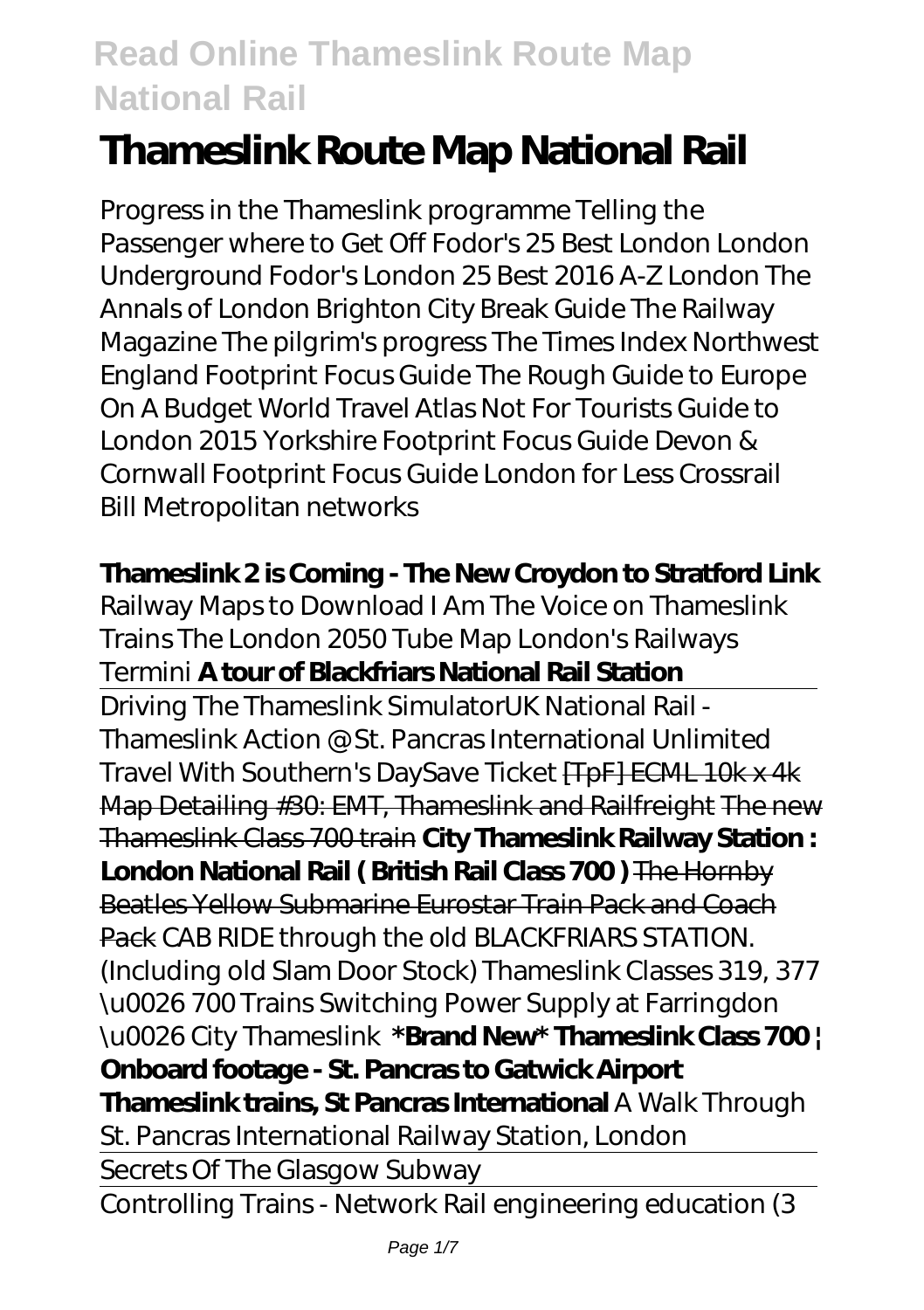of 15) London Underground - All The Lines (4K) (2020) How to Ride the London Tube The Gold Card Trick - Save 1/3 on Rail Fares King's Cross St. Pancras Station : Underground-National Rail ( London ) *Siemens and Thameslink - The team behind the train* How to Get to Central London from the Airport Trains at West Hampstead Thameslink, MML 20/02/20

West Hampstead Thameslink Railway Station : London National Rail ( British Rail Class 700 - 43 )*St. Pancras International Station | Thameslink: London National Rail (British Rail Class 377 - 700)* New London Bridge Station **Thameslink Route Map National Rail**

The Thameslink network includes services between Bedford and Brighton, passing through London, as well as Luton Airport and stations to Wimbledon, Sutton and Sevenoaks. Download Thameslink route map (pdf) Popular places to visit Our trains can take you places.

#### **Our Train Journey Routes - Thameslink Railway**

Overview of Thameslink Route. Who we are. About us. Our awards; System Operator; Publications and resources . Our Delivery Plan for 2019-2024; Financial; Regulatory and licensing; Speeches; Our approach to safety. Home Safe Plan; Our safety vision; Safety assurance; Careers. Our business areas; How we recruit; Life at Network Rail; Early Careers; Transparency and ethics. Transparency; Data ...

## **Thameslink Network Map - Network Rail Media Centre**

to London to Dover and Europe to Guildford to Canterbury and Ramsgate to North Kent to Sevenoaks to Dorking to Guildford to Reigate to London Waterloo to Margate and Ramsgate to Ebbsfleet International and London to Clapham Junction to London to Portsmouth to Reading to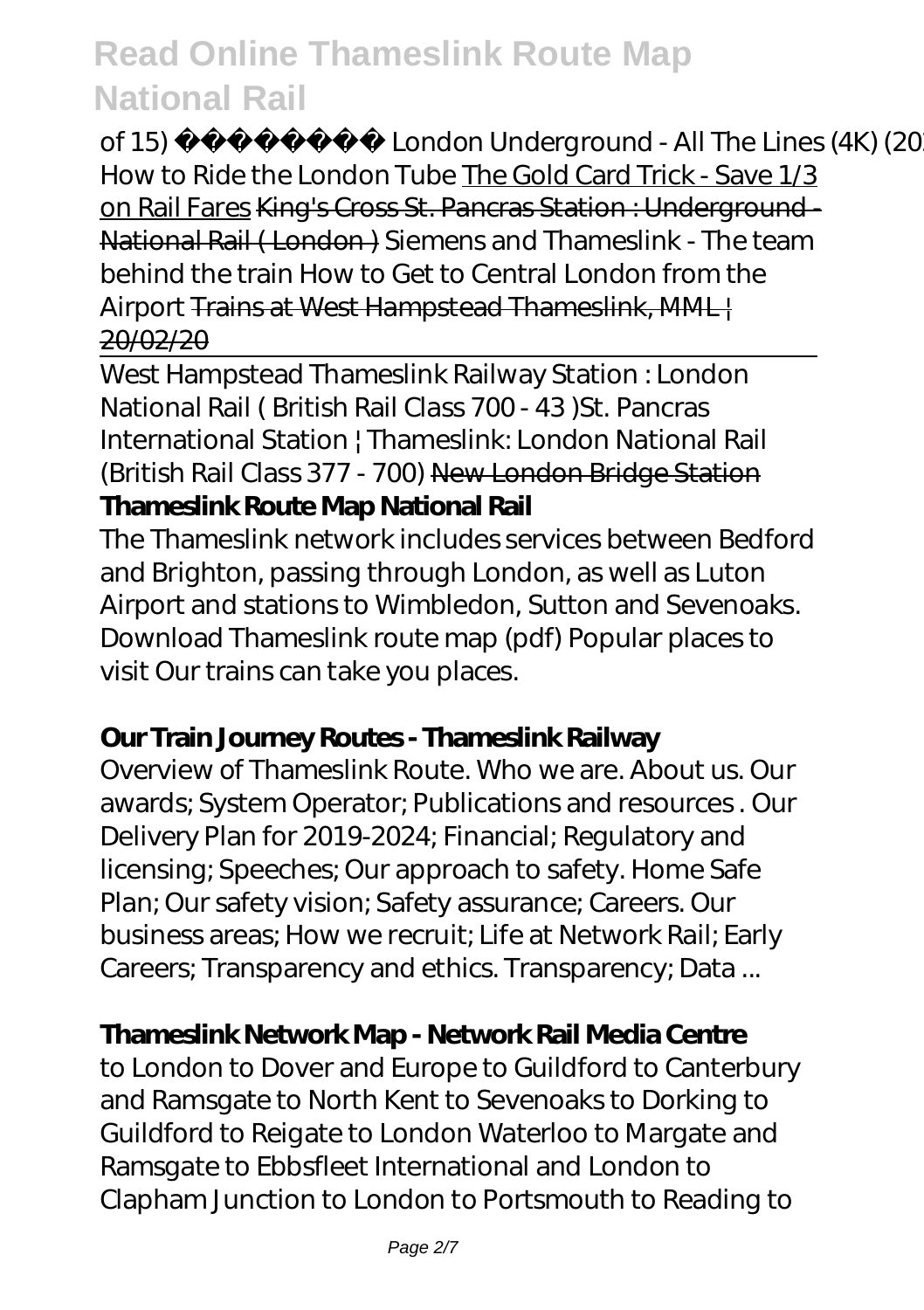Dorking to Paddington AngmeringGoring-by-Sea Durrington-on-Sea orthing Shoreham-by-SeaLancing Southwickishersgate ortsladeAldrington

## **SERVICES AND FACILITIES ACCESSIBILITY ... - National Rail**

Thameslink National Rail - Train. Line status. Line is running normally. Published: 11/11/2020 18:58. THAMESLINK. Read full update . Click on your stop or station to view the full timetable for THAMESLINK. Direction: Bedford (40 stops) See direction. Rainham (Kent) View full timetable Go to station. Gillingham View full timetable Go to station. Chatham View full timetable Go to station ...

### **Line Route THAMESLINK - National Rail - train Schedules ...**

Thameslink Route Limited service routes; check timetable for details Bus links with through tickets available Interchange with London Underground Interchange with London Tramlink Interchange with other train services Interchange with Eurostar Interchange with airport TL.21.08.14.PROOF can be used in the blue shaded area. Title: Thameslink route map Author: Govia Thameslink Railway Created Date ...

## **Thameslink route map - UK rail / train maps including ...**

Network map Download network map . Support & information. Customer services Primary Phone 03450264700 Textphone number 08009751052 (For customers with hearing impairments) Address Govia Thameslink Railway PO Box 10240 Ashby-De-La-Zouch LE65 9EB Web address Thameslink - Contact Us Email address customerservices@thameslinkrailway.com Note Monday to Sunday - 07:00 - 22:00 ...

# **National Rail Enquiries - Thameslink** Page 3/7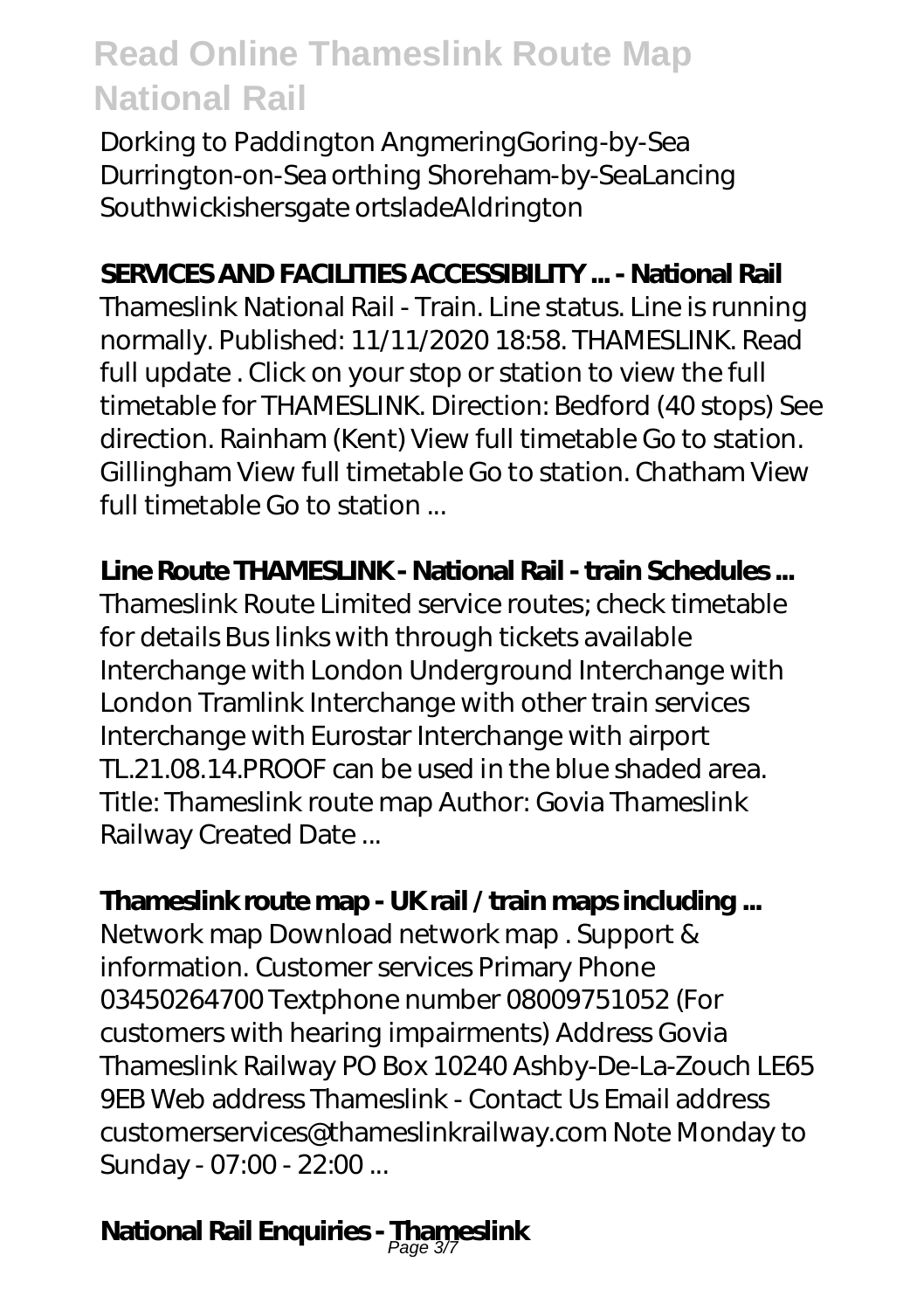Thameslink Railway is a trading name of Govia Thameslink Railway Ltd. Registered in England under number: 07934306. Registered office: 3rd Floor, 41-51 Grey Street, Newcastle upon Tyne, NE1 6EE. Govia Thameslink Railway Ltd is a wholly owned subsidiary of Govia Ltd.

## **Popular routes - Thameslink Railway**

Thameslink Railway is a trading name of Govia Thameslink Railway Ltd. Registered in England under number: 07934306. Registered office: 3rd Floor, 41-51 Grey Street, Newcastle upon Tyne, NE1 6EE. Govia Thameslink Railway Ltd is a wholly owned subsidiary of Govia Ltd.

## **Alternative route maps | Thameslink**

Thameslink Railway is a trading name of Govia Thameslink Railway Ltd. Registered in England under number: 07934306. Registered office: 3rd Floor, 41-51 Grey Street, Newcastle upon Tyne, NE1 6EE. Govia Thameslink Railway Ltd is a wholly owned subsidiary of Govia Ltd.

## **Plan your Train Journey - Thameslink Railway**

This map shows all National Rail, London Underground, DLR and London Tram routes and stations within the Greater London area and beyond, together with a wealth of other useful information such as principal interchange points (including those that require street level transfer), the London Fares / Travelcard zones, the Oyster pay as you go validity area and the Contactless-only area.

## **Rail Maps - National Rail Enquiries**

Read Free Thameslink Route Map National Rail Thameslink Route Map National Rail Thank you enormously much for downloading thameslink route map national rail.Maybe you have knowledge that, people have see numerous period for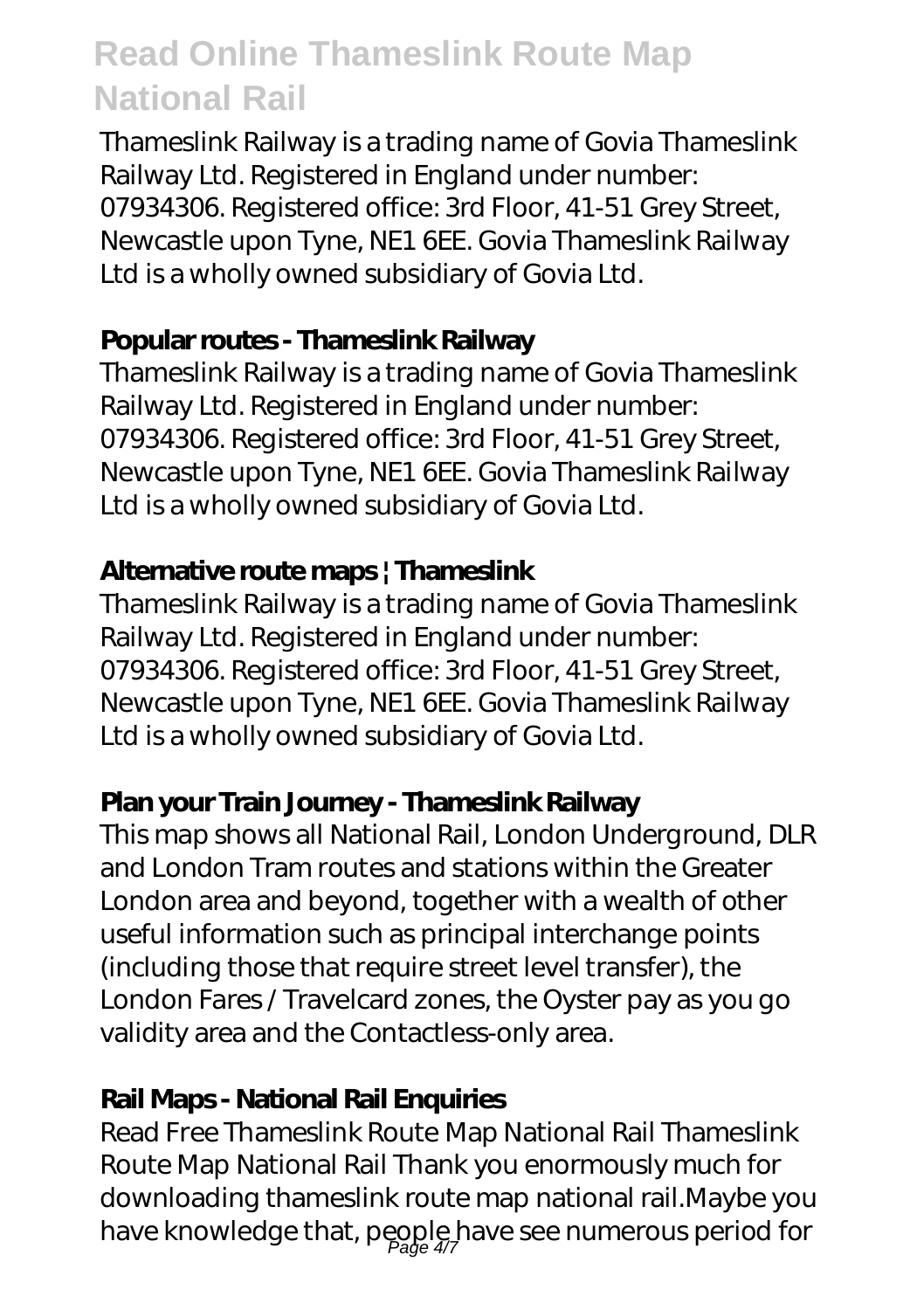their favorite books in the manner of this thameslink route map national rail, but stop going on in harmful downloads. Rather than enjoying a fine book in the manner of a ...

## **Thameslink Route Map National Rail - h2opalermo.it**

Bus route (Thameslink tickets accepted) Bus route (Thameslink tickets may not be accepted) GTR TL alternative routes 4 29/8/18 www.projectmapping.co.uk Southern Southern Greater Anglia Great Northern Greater Anglia Stratford St Pancras Aylesbury Coventry Farringdon Sleaford Meadowhall East Midlands Parkway Worksop Huntingdon Burton-on-Trent Guildford Richmond Woking Dorking Redhill Havant ...

### **Sheffield Derby Nottingham Norwich - National Rail**

A fire next to the track in the Horsham area TOCs affected: Southern, Thameslink

## **A fire next to the track in the Horsham area TOCs affected ...**

THAMESLINK (National Rail) The first stop of the THAMESLINK train route is Cambridge and the last stop is Brighton. THAMESLINK (Direction: Brighton) is operational during everyday. Additional information: THAMESLINK has 20 stations and the total trip duration for this route is approximately 143 minutes. On the go? See why over 865 million users trust Moovit as the best public transit app ...

## **THAMESLINK Route: Schedules, Stops & Maps - Brighton**

Thameslink Railway is a trading name of Govia Thameslink Railway Ltd. Registered in England under number: 07934306. Registered office: 3rd Floor, 41-51 Grey Street, Newcastle upon Tyne, NE1 6EE. Govia Thameslink Railway Ltd is a wholly owned subsidiary of Govia Ltd.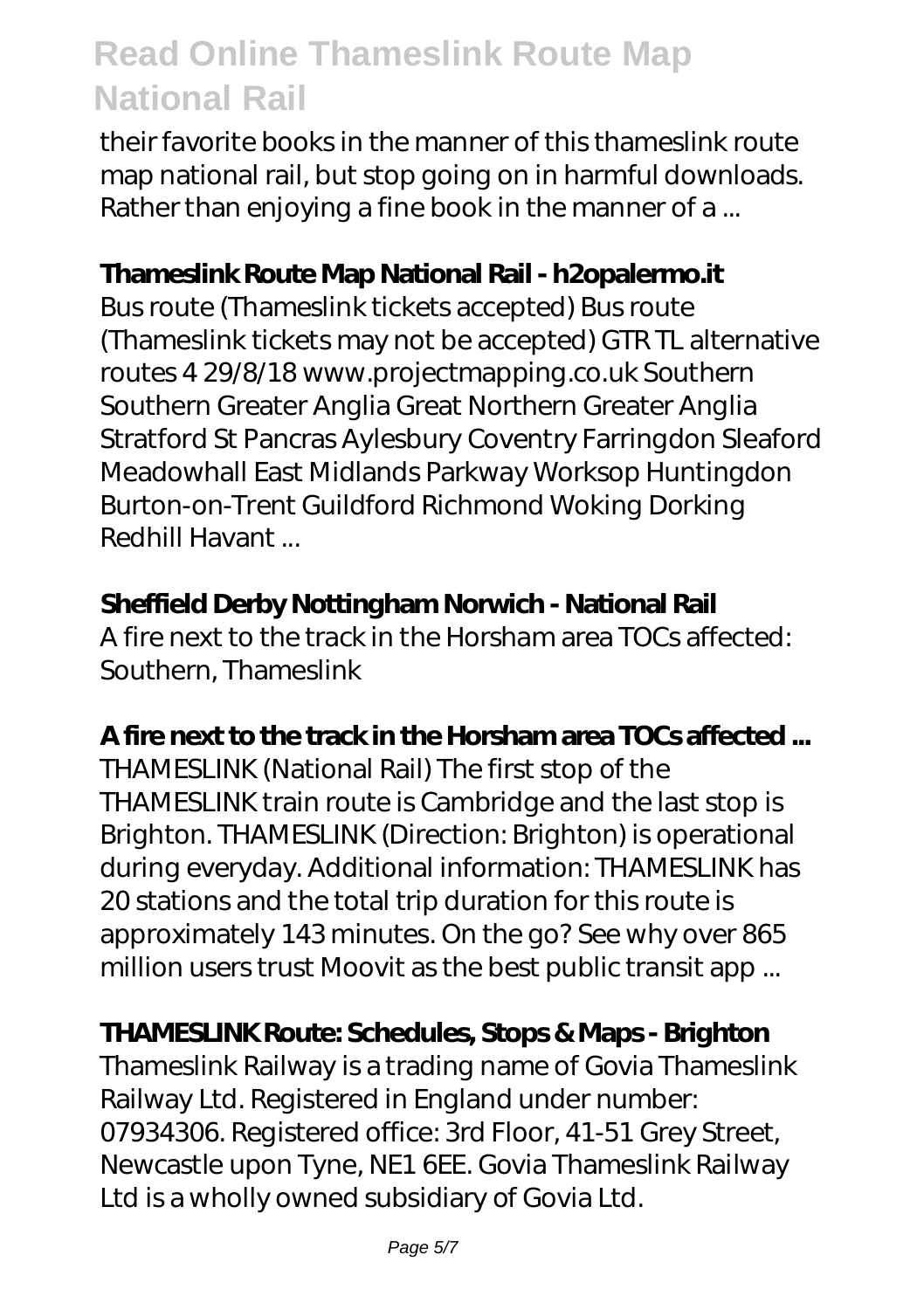### **Train Times & Timetables - Thameslink Railway**

Priority Card - Great Northern and Thameslink Description All Great Northern and Thameslink trains have specially designated priority seats available to customers that have a greater need to sit down (defined as people with disabilities, expectant mothers, elderly passengers and those carrying infants) than other customers.

## **National Rail Enquiries - Thameslink**

Thameslink is a 68-station main-line route running 225 km (140 mi) north to south through London from Bedford to Brighton, serving both London Gatwick Airport and London Luton Airport, with a suburban loop serving Sutton, Mitcham and Wimbledon and on weekdays a suburban line via Catford and Bromley South to Sevenoaks.

## **Govia Thameslink Railway - Wikipedia**

Network map Download network map . Support & information. Customer services Primary Phone 03450264700 Textphone number 08009751052 (For customers with hearing impairments) Address Govia Thameslink Railway PO Box 10240 Ashby-De-La-Zouch LE65 9EB Web address Thameslink - Contact Us Email address customerservices@thameslinkrailway.com Note Monday to Sunday - 07:00 - 22:00 ...

## **National Rail Enquiries - Thameslink**

Thameslink is a 24-hour, 115-station main-line route in the British railway system, running from Bedford, Luton, St Albans City, Peterborough and Cambridge via central London to Sutton, Orpington, Sevenoaks, Rainham, Horsham and Brighton. Additional services to East Grinstead and Littlehampton operate at peak times.